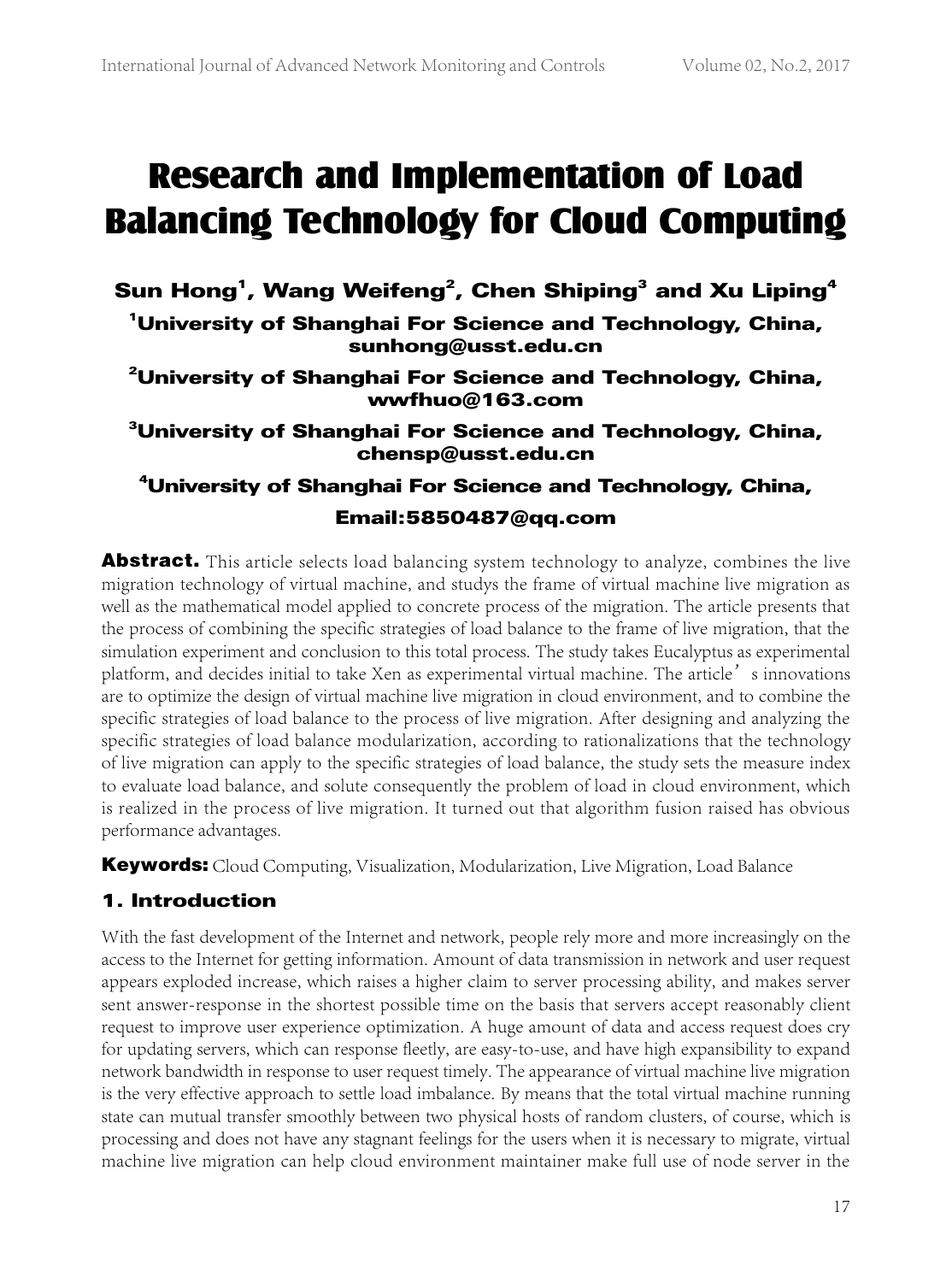cluster and dynamically achieve load balancing of cloud resources.

The traditional load balance algorithm is based on task control allocation, when applied to the cloud environment, it has some disadvantages: small task control allocation particles, node load conditions vary greatly, load information cannot be updated in a timely manner, load balance algorithm<sup>[1]</sup> will be misguided. Task control allocation needs a central dispatcher, which is in full charge of dispatch and migration, the huge amount of dispatch and migration will make central dispatcher busy and cause disorders easily, which is also a major bottleneck of system performance. There will be more computational tasks in cloud computing environment, the complexity of allocation algorithm will face greater challenges and the availability of algorithm needs more attention.

#### 2. Framework Design of Dynamic of Virtual Machine in Cloud Environment

#### *2.1 Basic framework for dynamic migration of virtual machine*

The basic migration structure is implemented by four modules including monitor migration, operation migration, freezing and target domain arousal with the four functions of the corresponding modules to achieve<sup>[2]</sup>. As shown in figure 1.

Monitor migration module: The primary function of the primary module is to determine the source machine of the migration, the start time of the migration, and the target machine of the migration. The working mode of monitor migration module is determined by the purpose of migration. In order to ensure that the load of each node is balanced, the monitor signal is set in the virtual machine management program, the monitoring load operation of various nodes determines whether the monitor signal needs to migrate.

Operation migration module: The module is the most important module, and undertakes the most migration of the virtual machine and most work of the migration process. After the start of the migration, the module collects running information of the source machine, and at the same time sends "frozen" signal to freezing module to make the source machine downtime. Then the module continues to copy the remaining pages, after the end of the copy, it sends a wake-up call to wake module of the destination machine. this process is the key part of the whole migration process, and directly influents the downtime in the migration process and migration time.

Freezing module: The module is mainly responsible for how to solve the system to provide users with uninterrupted service<sup>[3]</sup> to make users feel the service without interruption.

Target domain arousal module: The function of this module is to determine the time to wake up the destination machine, to make sure that the arousal target machine is in line with the source machine on service, and how to maintain the consistency of the target domain and the original domain on service. After downtime, the module is operated to copy the remaining memory page and sends a wake-up call to wake module of the destination machine after the end of the copy.

The direct consequence of downtime is to make the connecting device interrupt, peripheral device cannot connect to the virtual machine, which will certainly cause peripheral service is not timely or presents a variety of transmission errors.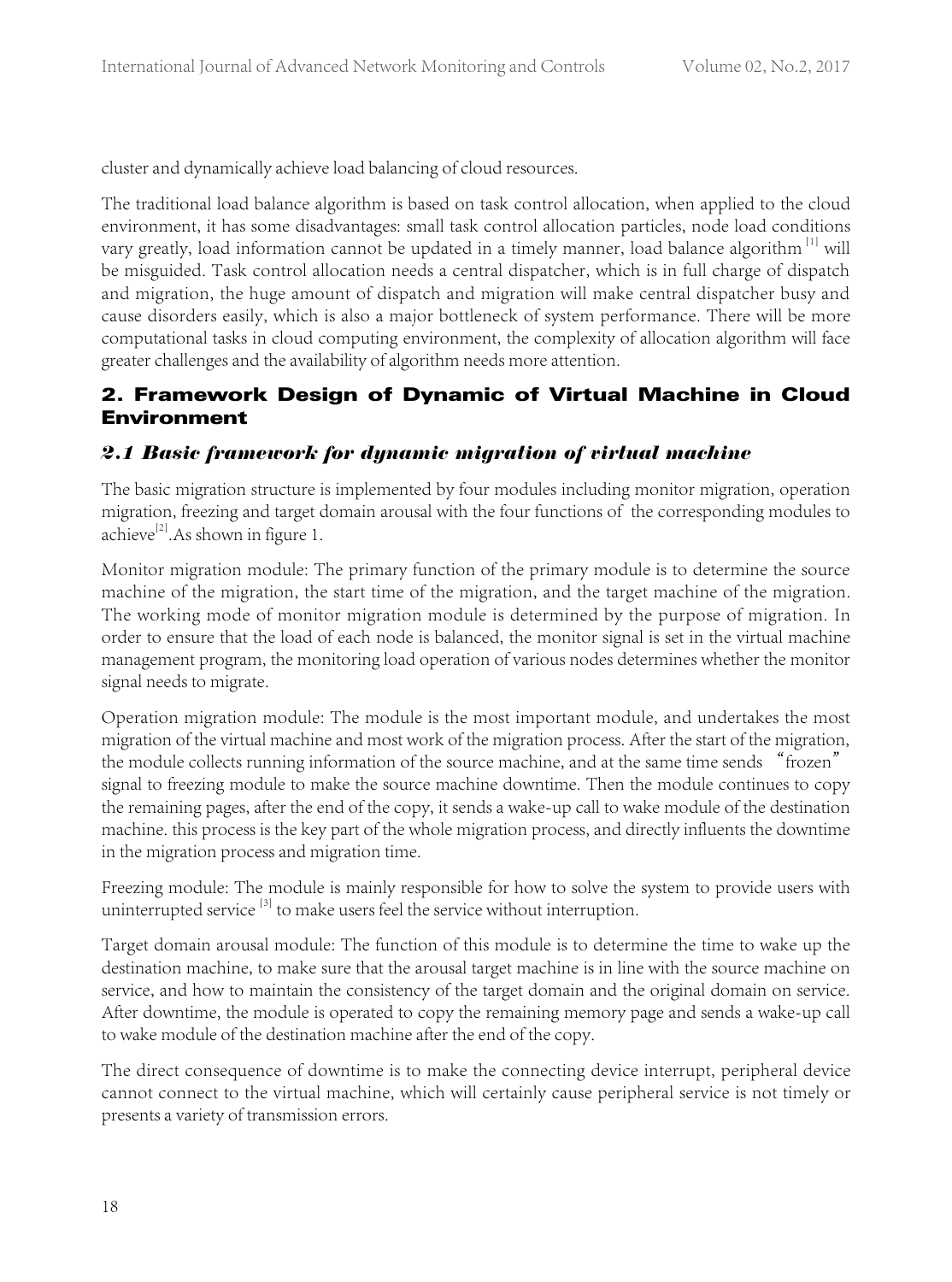

Figure.1 Basic dynamic migration module



Figure.2 Dynamic migration framework optimization modules

# *2.2 Dynamic migration framework optimization of virtual machine*

In order to increase the rate of load application and make migration process more smooth and effective, we make the frame design of the virtual machine dynamic migration optimized, and add 2 module about the implementation of the load balancing. One load monitor module adds to the original monitor migration module, which is devoted to marking the operation information of current virtual machine, setting the trigger condition for migration, and paving the way for a subsequent migration to select the appropriate load. The other is mainly in charge of location and selection strategy after the start of the virtual machine migration. As shown in figure 2,Grey patterns mark three modules.

## 3. Implementation of Resource Load Balancing Algorithm in Cloud Computing Environment

# *3.1 Overview of load balancing*

Mutual use of servers is increasingly frequent, because there is a huge gap between the effective use of resources on the servers. Some servers are often in a competition for resources state, some for a long time are rarely even without the use of resources, which greatly reduces the resource utilization of corresponding range of system and leads to the severe decrease of performance of the overall cluster system. Load balance can be directly implemented by hardware level, for example increasing physical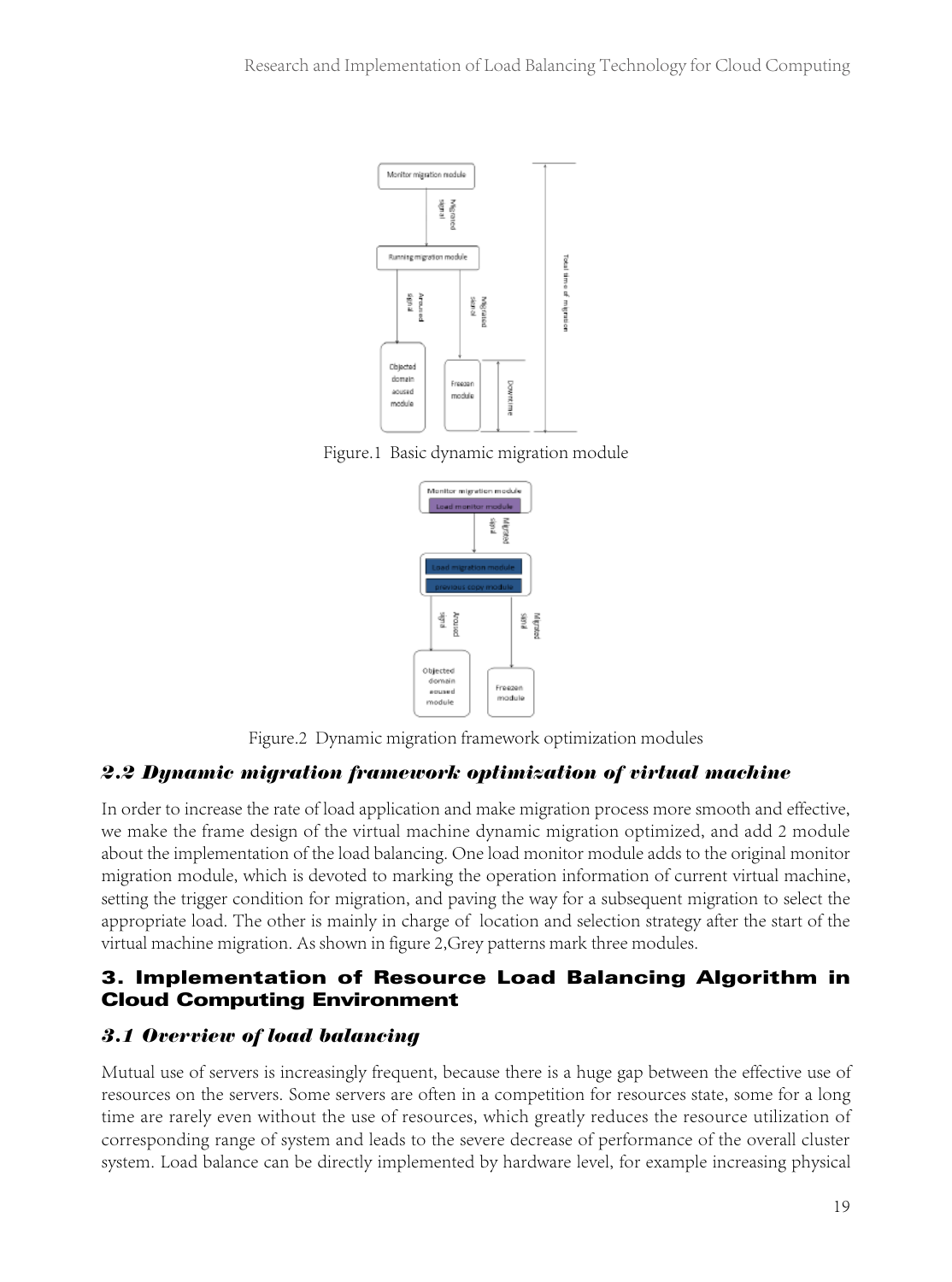device, and by software level, such as setting the relevant protocol and using specific software. Hardware implementation is to install a load balancer connected to the external network, through which the server for user access in the load application and user can access the resources. Hardware can make the processing capability of the cluster system stronger, at the same time, and promote the equalization performance, but it cannot effectively master real-time status of server, because it parses the data flow only from the network layer, which is not flexible enough.

An effective load balancing algorithm not only be able to assign the load evenly to every server, which can reduce the users' waiting time, but also need to migrate the load above the node over the load value to the node that does not cross the threshold or relatively easy to operate<sup>[4]</sup>.

Load balancing problem is a classic combinatorial optimization problem. That distribution and redistribution of tasks and resources on each node ultimately make each node load benefit roughly in balance and improve the overall system performance is load balancing. Load balancing algorithm, with respect to the load sharing algorithm, has a higher goal performing the more efficient allocation use of resources.

## *3.2 Classificiation of load balancing*

Load balancing varies and should be classified on application scope. Classified on the task distribution and redistribution of the nodes to achieve the strategy of the algorithm, the load balancing technology can be classified as follows:

#### 1) Implementation methods of hardware and software

Hardware load balancing primarily implements large system method in the high flow loss, and must increase the specific load balancer, of course, which will have better performance based on the increased cost. However software load balancing is applicable for some small and medium sized web sites or systems, software methods can be very convenient to be installed to the node server. The use of more commonly used URL redirection in computer networks or a technique based on the Internet such LVS to achieve a certain balanced load function can achieve the general equilibrium load demand.

#### 2) Global and local methods

Classified according to the geographical distribution of the server, global load balancing technology is a certain degree of load balancing for multiple servers, which is distributed in the different regions. For access users, global load balancing technology automatically adjusts to the nearest point of the region by determining the location of the IP address. Local load balancing technology can control scheduling process some node of node server cluster in a regional scale at the time to a certain degree and make the node load relatively balanced. The technology can strengthen practical effect through node server designed and make network bandwidth be even distributed to every node server in server cluster.

#### 3) Dynamic and static methods

The load balancing strategy in cloud computing is divided into two types, static state and dynamic state. The so-called dynamic decides from which overload node server chooses task and locates the target node to assign tasks according to the current state of the system. Once a node task of the system is overloaded, some tasks on this overloaded node will be migrated to other nodes to process, and to achieve the results of dynamic equilibrium. Certainly, task migration also brings additional consume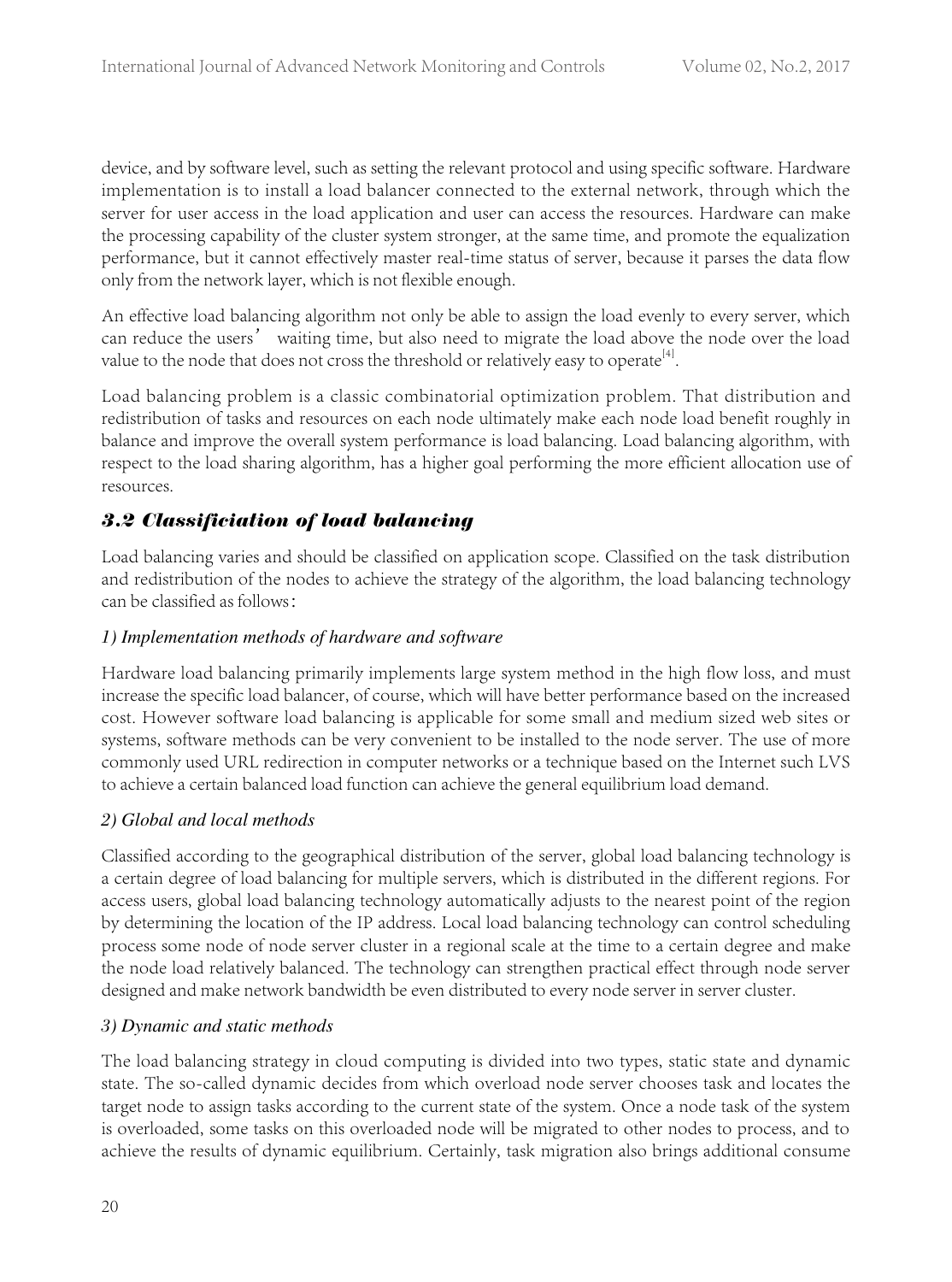to the system. According to the simple system information, the mathematical function scheduling algorithm is used to select the source node and then locate the destination node and assign tasks and execute, which is the static performance. Static strategy implementation is relatively simple, but it is not fast enough and cannot dynamically adjust the information of each node as far as real-time response, and consequently some nodes utilization is very low. Most of the typical static load balancing strategies are based on the prediction model, for example algorithm based on inheritance, which can predict the trend of nodes according to the current information and historical information of nodes, and then give priority to high available future nodes to resource scheduling and task allocation.

## *3.3 Clound resource load balancing strategy*

There are a lot of physical servers in the cloud environment and these server specifications are not fully consistent. Through virtualization technology, a single physical node can be modeled as a number of computing machine entities, these virtual machines assign dynamically automatically to the user according to the user's requirements specification. But because of the user's requirement specification is not consistent, and the configuration of all the physical servers in the cluster is also not consistent. Traditional algorithm can balance load to a certain degree, but each algorithm itself have their obvious characteristics and deficiencies and exist such disadvantages, which makes the equalization effect disadvantaged and influences the service performance or causes other problems related <sup>[5]</sup>. At present, the main base of load balancing strategy has been divided into 4 types. NO.1 is ratio strategy, NO.2 is minimum number of connections strategy, NO.3 is round-robin strategy, NO.4 is fastest response time strategy.

Ratio strategy installs firstly the external request, and then pre-allocated to each load in a balanced state of the server. Cloud environment system has 4 servers, we can assume that the proportion of the probability of receiving a virtual machine migration request is 2:2:3:1,so each node server processing request is also different. The method is suitable to be responsible that the node server of load balance allocated according to the level of the hardware configuration, and set corresponding ratio depending on the corresponding processing efficiency, so that servers which have not the same properties can also be operated smoothly to prevent some servers overload and others in idle state.

Minimum number of connections strategy is that the hardware device responsible for the balanced effect monitors continuously and checks the number of connections on the relevant node server, selects a minimum number detected node as the purpose node of processing the request, which is suitable for application to long connections.

Round-robin strategy: The scheduler is applied to this strategy regardless of load status of destination node. As long as there is an external request, the request will be distributed to each node server, for example, there are 3 servers in the cluster system, and the request 3 servers will process are the same. Because of handling all transactions on average, this way is only suitable for the same hardware configuration nodes. This mode achieves relatively simple, the algorithm is also very simple to design, and the system overheads less, only to deal with the small business which have small differences and spend a short time.

Fastest response time strategy: The hardware devices send requests to be processed to each node continuously, which node is the fastest on response speed, the request is forwarded to the node server. The algorithm is suitable for stringent real-time response, but this method does not consider the load state of the destination node, which is easily prone to heavy load and causes stress to the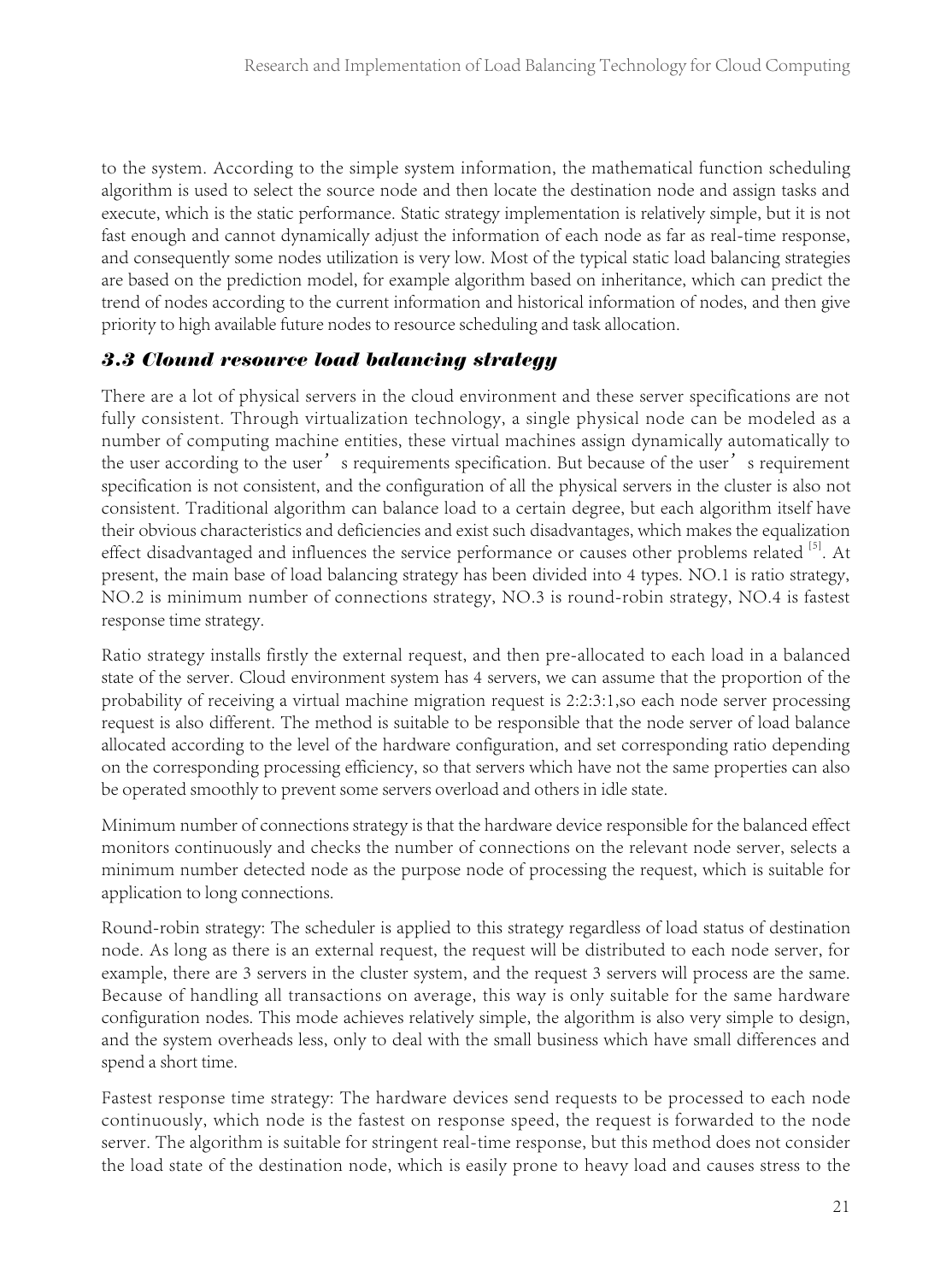high configure servers.

### *3.4 Optimization algorithm of resource load balancing*

Network nodes often contain memory resources, network bandwidth resources and other key resources. In order to describe accurately the use of various types of resources in the nodes, the load index vector is often used to describe. Each of these components is corresponding to a key resource in the node, which is used to represent the load usage. The algorithms mainly focus on three kinds of resources: CPU, memory and network bandwidth.

To ensure the efficient utilization of resources, we can comprehensively consider the cloud computing system, calculate the load of each server node, combine frame design with dynamic migration, make use of virtual machine migration technology, consider how to select the virtual machine from the overload node how to determine the migration destination and coordinate the load of different servers. This paper focuses on the load balancing part of the module diagram, figure 3 shown in figure.



Figure.3 Load balancing algorithm module

Load monitor module: The resources between nodes are heterogeneous. In order to make the data value of the same kind of load can be compared, each component needs to be standardized and description undignified. The CPU load benefit is achieved by using the average utilization rate of all CPU on the nodes as well as the resource usage of the specification of the memory and network bandwidth. The most important of the three load benefits to do the following definition:

#### 1) CPU Load Interest (CLI)

Calculate the average utilization rate of all CPU on the nodes, and reflect the CPU load of nodes by the average utilization rate. The physical CPU number of the node is m, the utilization rate of each CPU is ci, the CPU load interest CLI of the node is expressed as:

$$
CLI = \frac{\sum_{i=1}^{m} c_i}{m} \tag{1}
$$

#### 2) Memory Load Interest (MLI)

Load of a single virtual machine memory includes memory currently in use and memory for paging. The number of virtual machines on the node is m, Vusedk represents the size of the virtual machine memory being used, VChangedk represents the size of memory of user page, TotalV represents total memory of nodes and is also the sum of the former. Memory load of node: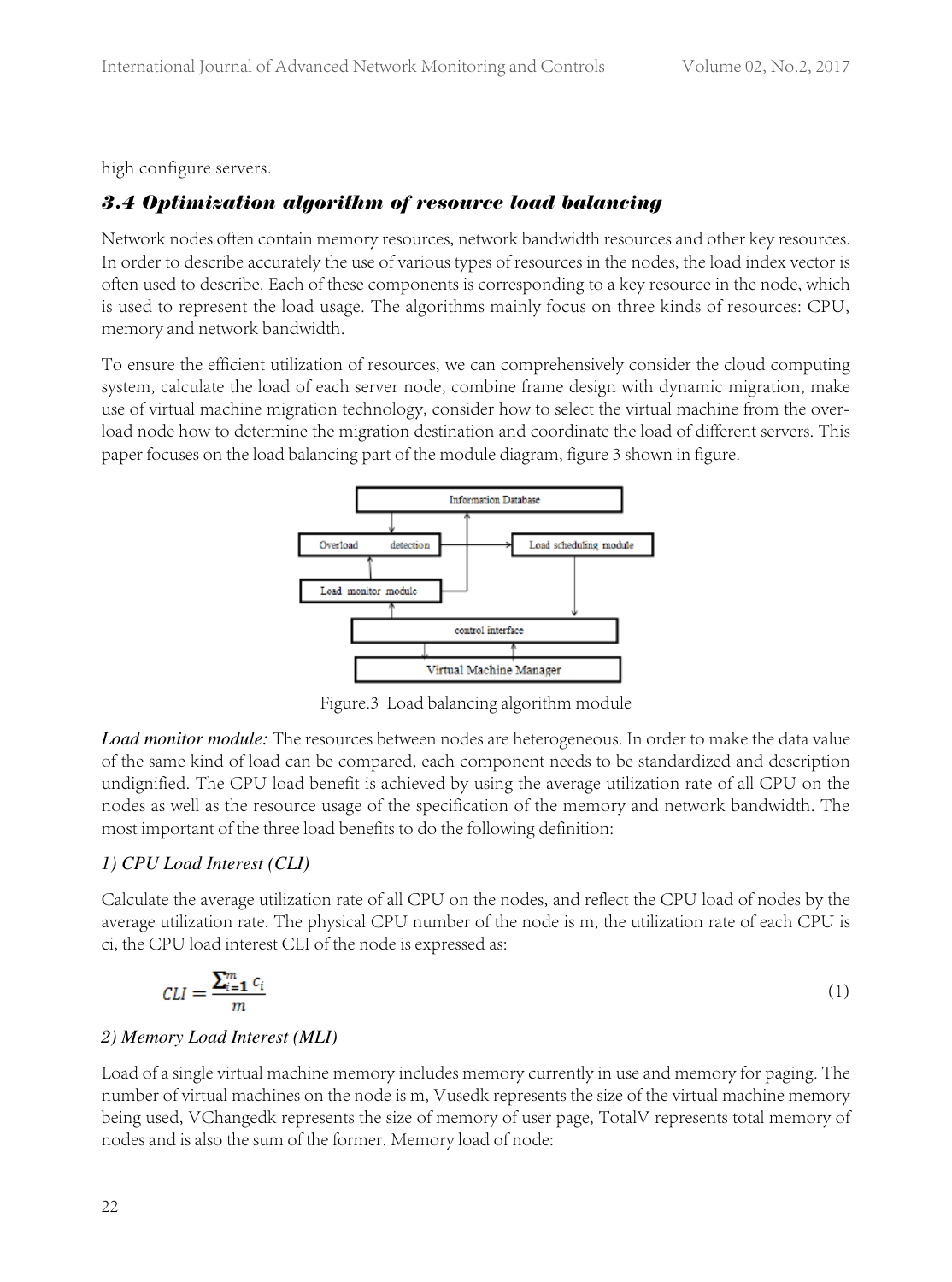$$
MLI = \frac{\sum_{k=1}^{m} VUsed_k + VClanged_k}{TotalV}
$$
 (2)

#### 3) Network bandwidth Load Interest (BLI)

The bandwidth load of a node is defined as the ratio of the sum of the bandwidth each virtual machine uses and the total bandwidth. The number of virtual machines on the node is m, VnetBandk represents bandwidth the virtual machine I is using, Total Band represents the maximum bandwidth of a node BLI:

$$
BLI = \frac{\sum_{i=1}^{m} VnetBand_i}{TotalBand}
$$
\n(3)

Load migration module: The migration process of virtual machine embraces the migration of the original host state and resources(internal memory, CPU and I/O device).Load migration module mainly adopts operation strategies to describe the current load conditions of each server node, and makes sure to record in real time and provides load index used by the server node resources. About the heterogeneous nodes that appear in the system, load operation strategy would also like to unify the description of its standardization and eliminate the heterogeneity, in order to facilitate the use of resources. Load operation strategies have selection rule, distribution rule and location rule<sup>[6]</sup>.

Usually, virtual machine nodes that need to be migrated often have more than one node in cloud computing systems. Equally, the destination machine of virtual machine migration has more than one server to meet the conditions of acceptance, If we take a physical node with the best performance in the current environment as the most suitable destination machine. All of the overload nodes choose the same destination node to migrate. This is bound to result in a sharp increase in the node load in a short period of time, severe cases will cause the destination node to collapse. The above phenomenon is called cluster effect  $^{[7]}$ .

Firstly we identify a set of nodes that meet the low-load, select the destination node from the cluster when locating, and focus on computing node CPU computing and memory capacity of two performance indicators. Besides, if the node appears to have insufficient memory but the CPU computing capability remains or the two are in the opposite, the virtual machine on the physical node can't run properly, and also cause waste of resources. To avoid wasting as much as possible, balance the ratio of memory resources in physical node to CPU computing resources, and achieve optimal utilization, when selecting a destination node, we should mainly consider the matching degree between the virtual machine to be migrated and the destination node. That is the proportion of CPU consumption / memory consumption.

| Symbol                   | Meaning                                                      |
|--------------------------|--------------------------------------------------------------|
| $(Cmigri) \ \text{cost}$ | CPU usage rate of the node Ni in the virtual machine         |
| (Mmigri) cost            | The memory utilization of the node Ni in the virtual machine |
| $(C_i)$ cost             | CPU utilization ratio consumed by Ni                         |
| $(Mi)$ cost              | Memory utilization occupied by Ni                            |
| $(C_i)$ max              | CPU utilization rate migration trigger threshold of Node Ni  |
| (Ci) available           | CPU available rate of Node Ni                                |
| $(Mi)$ available         | Memory available of Node Ni                                  |
| (UCRi)matched            | UCR matching threshold of node Ni                            |
| <b>Nchoosed</b>          | Destination node                                             |

Table 1 Algorithm symbol and meaning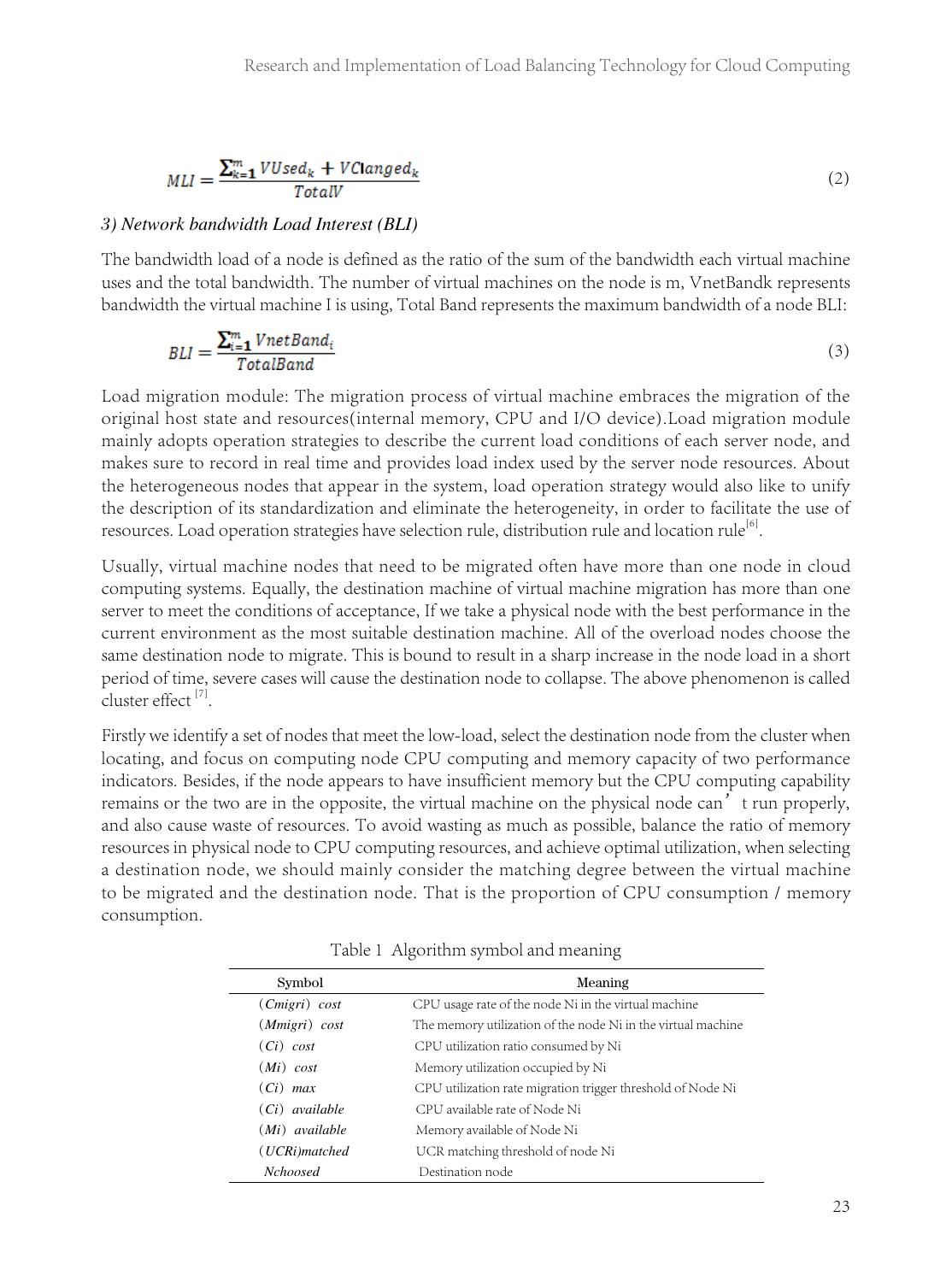$$
R_i) \text{available} = \mathbf{Y} C_i \mathbf{Y} \text{available} \times (M_i) \text{available} \tag{4}
$$

$$
(UCRi) available = \mathbf{Y}Ci \mathbf{Y} available \div (Mi) available
$$
\n(5)

Firstly,according to measurement index UCRavailable of the target node server,measurement index UCRcost of the virtual machine and the performance of the target node,we can select k destination nodes meeting the requirements from the cluster center. Then the probability model of the Ravailable value of the K labeled nodes is located. Suppose the current available resource capability for node I is &,the probability of the node to accept the migrated virtual machine is Pi.Suppose the current available resource capability for node I is(Ri)available. Then through the above description can be learned that the node allows to select the virtual machine to migrate to the probability of Pi as:

$$
P_i = \frac{\mathbf{Y} R_i \mathbf{Y}_{available}}{\sum_{i=1}^{k} \mathbf{Y} R_i \mathbf{Y}_{available}}
$$
\n(6)

Suppose the destination nodes' set is  ${N1,N2,N3,N4,N5}$ , its capable of utilizing resources Ravailable={2.0,2.0,2.0,3.0,1.0},and on the basis of the above formula to get the location probability P={20%,20%,20%,30%,10%}.

Lastly, when host select a destination node for virtual machine dynamic migration,using a RD random function to generate a arbitrary number in [0,1]. Then according to the number of probability space is in which target node,and make sure the node that virtual machine migration finally choose. The probability that those physical hosts with a strong ability to use resources is being the target node of the virtual machine migrated is also large when there is a virtual machine triggered migration. The lower the utilization ratio of node resources,the greater the possibility of selection as a destination node and the smaller on the contrary. From these examples, we can see that the more idle state a node has and the greater the probability space occupying is, and the chance that generated random number is included in this probability range is larger. Thus the node is more able to be selected as a virtual machine migration destination node.In summary, to a certain extent, the probability mechanism prevents the occurrence of clustering effect, and the load balance of the server cluster in the cloud environment is better realized.

#### 4. Experimental Results Analysis

#### *4.1 Experimental environment and platform*

We choose high modularized and rich-interface Eucalyptus suitable for C language as an experimental platform for the cloud environment.Eucalyptus platform is an open source project [8]. It is a research result to study the global hot topic, cloud computing subject, and put into practice. It implements the IaaS service and enables users to allocate and manage physical resources through Xen or KVM virtualization technology. Eucalyptus interface can be connected to the SOAP and REST interface, if it is a cloud environment based on Eucalyptus platform,other visitors to the non cloud environment uses the SOAP interface or REST interface and can be connected to the common operation. Experiments using 4 PC machines to build a system that can be used as experiment, its topology structure as shown in Figure 4. Detailed configuration of each node as table 2 and table 3.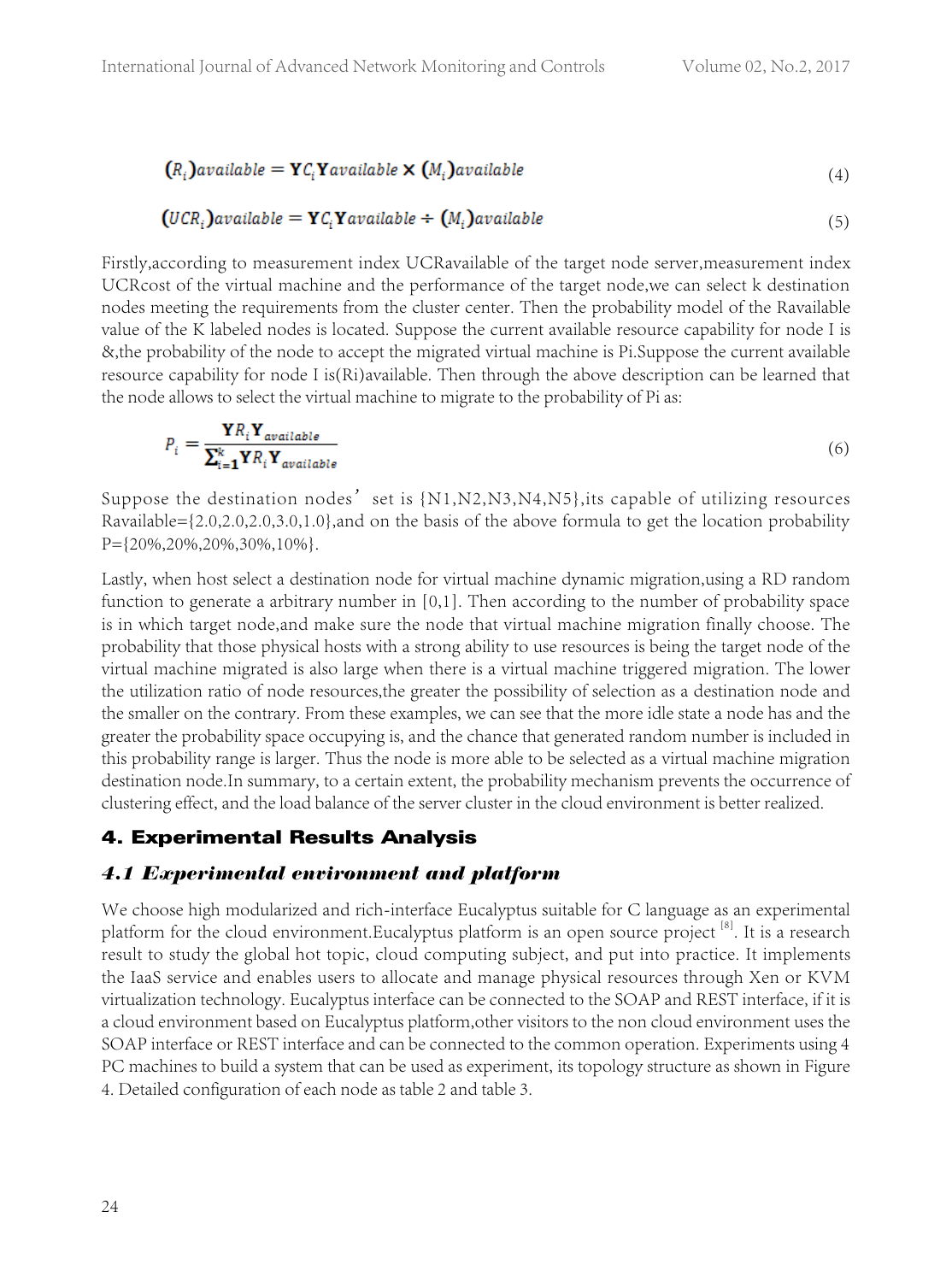| Type            | Device                | <b>CPU</b>           | Memory             | Hard disk |
|-----------------|-----------------------|----------------------|--------------------|-----------|
| PC1             | CC Cluster Controller | 2.93GHz 32b dicaryon | 1.85 <sub>G</sub>  | 320G      |
| PC <sub>2</sub> | NC Node Controller    | 2.93GHz 32b dicaryon | $1.85\,\mathrm{G}$ | 320G      |
| PC3             | NC Node Controller    | 2.93GHz 32b dicaryon | $1.85\,\mathrm{G}$ | 320G      |
| PC4             | NC Node Controller    | 2.93GHz 32b dicaryon | $1.85 \text{ G}$   | 320Ge     |

Table 2 Node hardware configuration

Table 3 Node software configuration

| Type            | ОS          | Platform and Module                                                                  |
|-----------------|-------------|--------------------------------------------------------------------------------------|
| PC <sub>1</sub> | Ubuntu10.10 | MySQL 5.1+Eucalyptus 3.1+ Load balancing module                                      |
| PC2             | Ubuntu10.10 | Eucalyptus 3.1+ Load monitoring module + Anomaly detection module<br>+3th Xen3.4.2   |
| PC3             | Ubuntu10.10 | Eucalyptus 3.1+ Load monitoring module + Anomaly detection module<br>$+4th$ Xen3.4.2 |
| PC4             | Ubuntu10.10 | Eucalyptus 3.1+ Load monitoring module + Anomaly detection module<br>+6th Xen3.4.2   |

# *4.2 Experimental results and analysis*

Summarize the characteristics of the algorithm before the experiment. Firstly, the load balancing module is integrated into the dynamic migration framework,and the previous dynamic migration framework is only limited to the whole process of the migration,which is considered separately from resource scheduling. In this way, when dealing with the migration problem in the cloud environment it is easy to cause a phenomenon that after solving the problem of a unilateral and then producing a new problem; Secondly, new trigger rules for load prediction mechanism are used, which is different from the traditional trigger rules based on specific thresholds, and mainly solves that the transient load peak will trigger the frequent migration. Lastly, we should comprehensively consider the utilization of CPU and memory when selecting rules and locating rules. Especially when positioning rules, this algorithm chooses the probability mechanism used by migration destination nodes and prevents the occurrence of group effect. At the same time it realizes well the load balance of the server cluster in the cloud environment. In addition, the calculation of the location probability of each node does not impact relatively and mutually independent, Under these circumstances the balance of the cloud data center will be better.

The first set of simulation experiment designed carried out the test about migration trigger time. Select one of the nodes to monitor the CPU load utilization rate,and set the threshold of 0.7.Shown as figure 5, when t is equal to 8,once CPU load of nodes exceeds the threshold,the traditional trigger rules will immediately trigger a migration[9]. However, using predict trigger rules can partly predict that the node load is on the decline, which does not trigger the migration. In addition, when t is equal to 40, because the forecast data predicts the next trigger will have the trigger peak, so the first trigger did not immediately exercise.But when t is equal to 43, the trigger is migrated, and compared with the traditional algorithm based on threshold value, three migrations will be triggered during this period and cost vast virtual machine migration resources, which avoids the additional waste.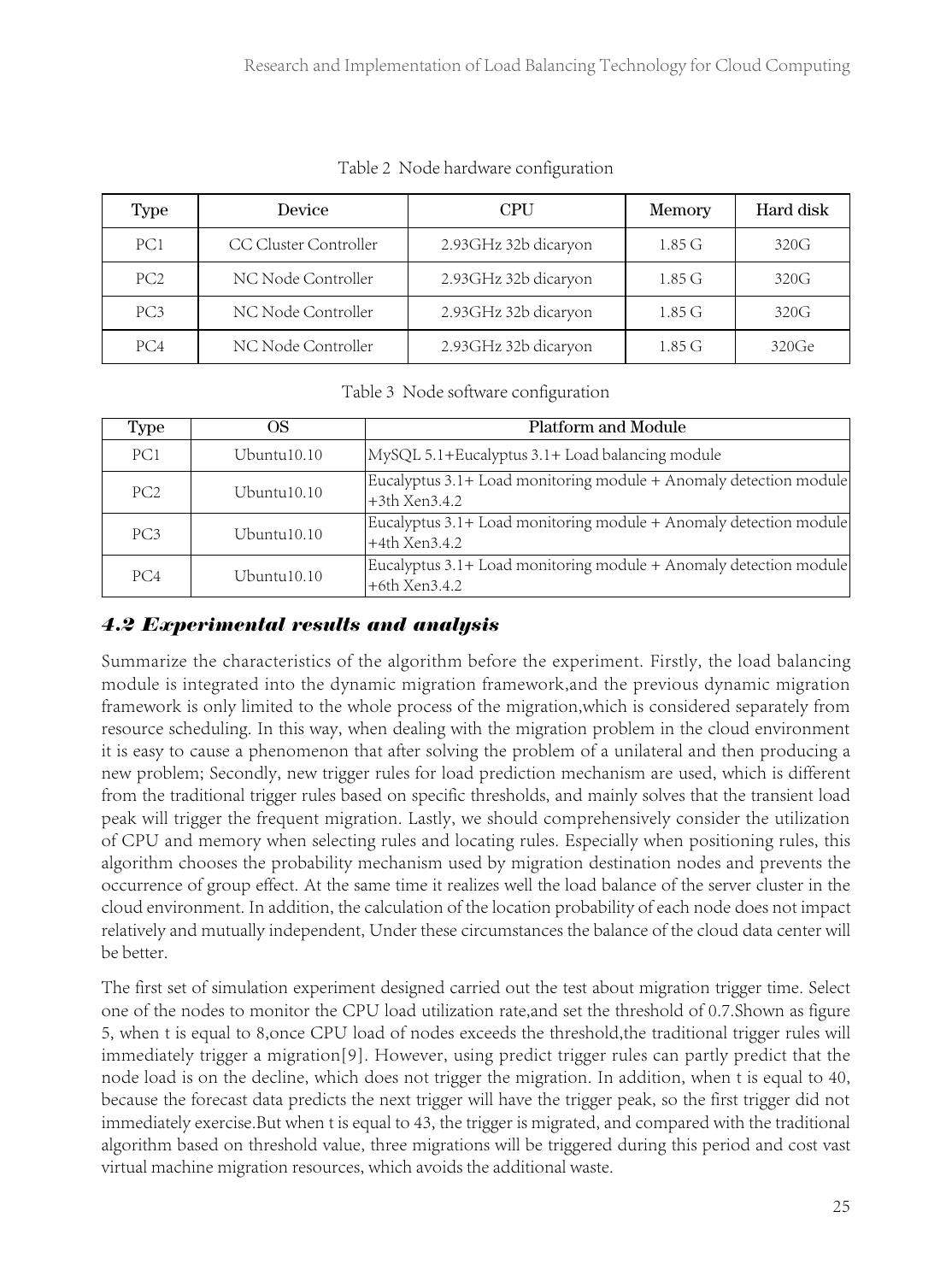

Figure.4 Experimental environment topology Figure.5 Compared with the traditional methods

In the emulation cloud environment of experiment 2, three machines have the same configuration on the nodes, and have initialized different timely load conditions.we set the use ratio of the system resource 70% and take it as overload limit of the load, at the same time, we stipulate that the request array have the same service type. Initialized load condition of each node need the artificial set, and are set the request array distributed by task scheduling. Each of the calculation of the system resource utilization and the rules of dynamic migration adopts the methods introduced by the above section. The system resource utilization shown as figure 6. We test on selecting a location algorithm of migration destination nodes and take no load balancing algorithm as the baseline, compared with the load balancing algorithm based on optimal adaptive rule. The load balancing of the system is evaluated by the standard deviation of the load benefit. Experimental results are shown in figure 7, figure 8 and figure 9.



In the figure 6, from the initial PC4 start node has been in a super load state, start from the initial PC4 nodes has been in a over-load state, but there is no immediate migration equilibrium which is due to the role of the trigger rule.This experiment also verifies the effectiveness of the trigger rules based on the prediction from the side. When t is equal to 5, PC4 will trigger migration, and migrate the virtual machine to PC2,then the utilization rate of PC2 will obviously increase. Although PC4 has eased, due to the migration of virtual machines, and the utilization rate of PC2 and PC4 was higher than that of PC3. When t is equal to 8. The virtual machine on PC2 and PC4 migrates each load of them to PC3, At the end of this balanced period, the resource utilization rate of each node is similar and in the balanced state. Then approximate load balancing is achieved.

According to figure 7, we can see that CPU load standard deviation distribution is more balanced generally in this algorithm<sup>[10]</sup>. Generally, the standard deviation is mainly distributed in the following 10. However the memory and network bandwidth have obvious advantages, the resource of each node in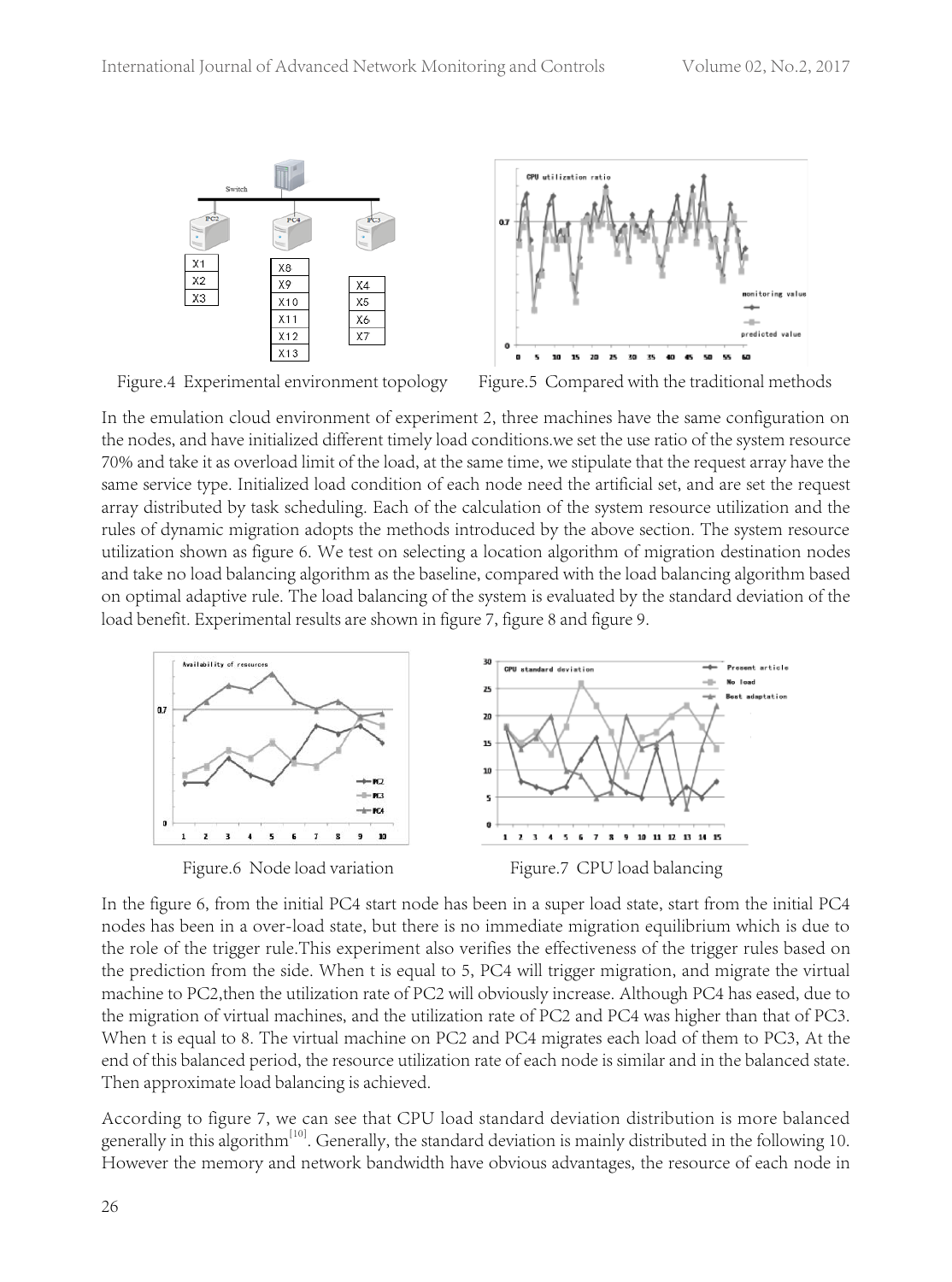

the colony can be use reasonably. Shown as the follow figure.

We optimize and realize the design about load balance in cloud environment, and make relevant rules as far as platform completely modular, such as trigger rules,selection rules and location rules, and so on. The traditional methods based on the load balance system of cloud computing analyze anew the problem and improve it. The trigger rules is not simply based on threshold value, but on probability to predict. The selection and location rules both consider adequately CPU and memory usage, and analyze the best way of migration from overall consumption. The more available resource a node has, the easier the process that virtual machine is migrated to the most suitable destination node is. After the overall theoretical system is integrated, we conduct an experiment and analyze the result. Contrastive analyze CPU, memory, bandwidth, we can see the obvious performance advantages.

# 5. Summary and Outlook

The passage analyze concretely how load balance realize, design the concrete details of load balance module and has a further analysis that how to set up the frame of dynamic migration, and then set index of evaluating load balance. The characteristic of this aspect is the probability based, and solves the resource load in cloud environment, which is realized in the dynamic migration. The final result shows that algorithm fusion suggested has obvious performance advantages.

Now we just consider intensively the load balance of infrastructure later, and analyze concretely the location rules on load migration module. But about selection rules, we consider it from the ratio aspect, from consumption of overall migration, then from re-migrated aspect of available resource, and combine with the consumption about the increase of trigger rules to migration time. In addition, Information to initialize of algorithm is set by manual work. we collect load information with periodicity, and the periodicity is also set by manual work. We need to make sure the sampling period in the followup work.

## **References**

[1]Approach to cloud computing[M]. Beijing: Posts and telecom press, 2009:165.

[2] Li yong: The study and analyze based on the dynamic migration tecnology of the virtual machine[Academic dissertation]. NUDT, 2007.

[3] Li zhiwei, Wu qingbo, Tan yusong. The study of virtual machine dynamic migration based on the device agent machining. Application research of computers. The 26th volume, 2009.4.